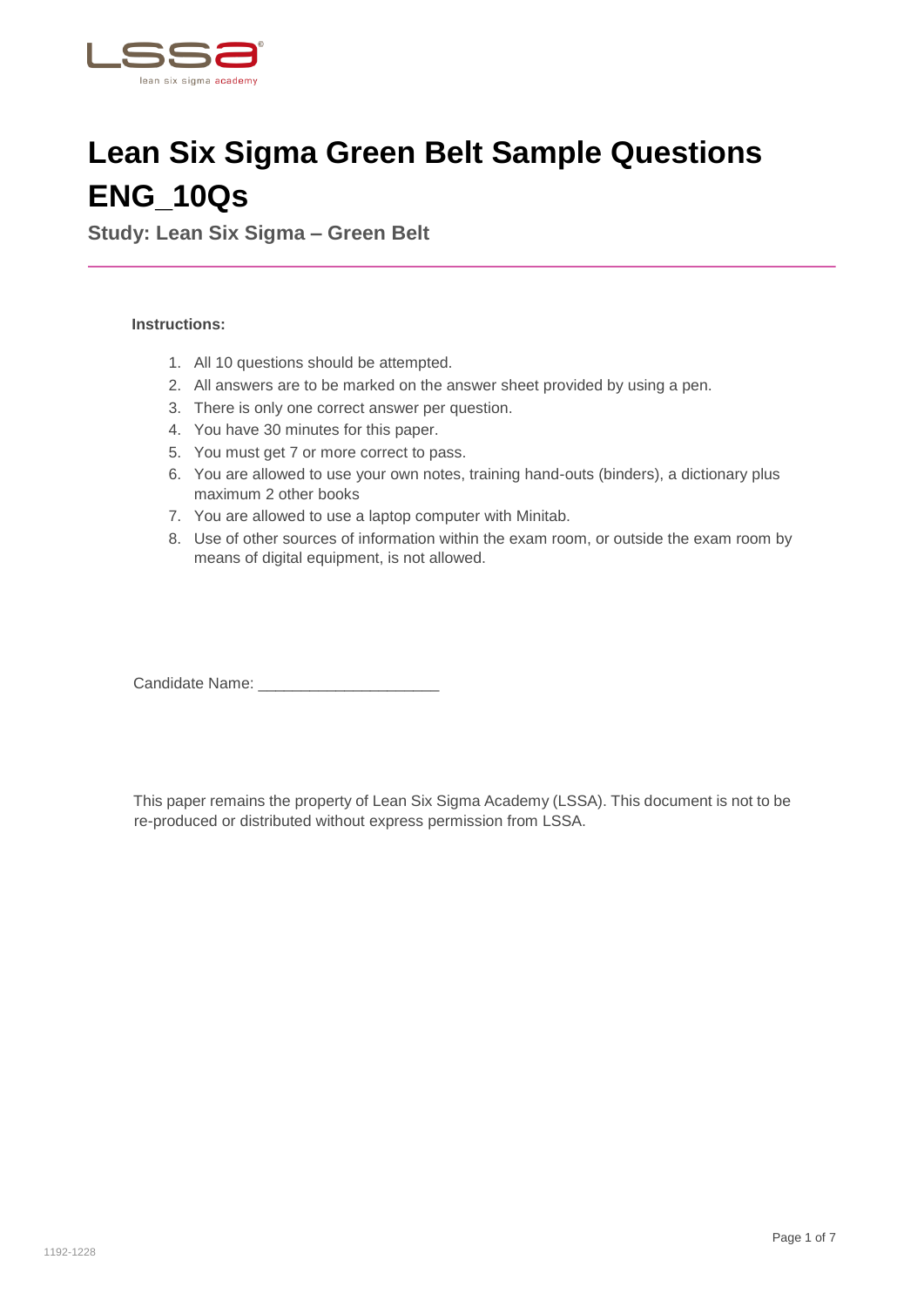

**1** Customers at the self-service checkouts of a supermarket must scan each purchase and put it in a bag in the 'bagging area'. Often the customers receive the error message 'please put the item in the bag', because they cannot open the plastic bags quickly enough.

In the DMAIC roadmap, which of the following is determined before the Define phase Gate Review?

- 1. The customer's experience when opening a plastic bag takes longer than the checkout allows
- 2. Which parts of the scanning, bagging and weighing process are involved
- 3. The average time to open a bag; the average time taken for the error message to appear
- 4. Who has the most influence out of the customer, bag supplier and software supplier
- **a.** 1, 2, 3
- **b.** 1, 2, 4
- **c.** 1, 3, 4
- **d.** 2, 3, 4
- **2** According to the KANO model, which performance feature of a product or service is **MOST** likely to satisfy a customer's expectations?
	- **a.** Compliance to industry standards
	- **b.** Financial performance of production process
	- **c.** Delightfully friendly sales assistant
	- **d.** Reliability and robustness of the components
- **3** An egg distributor wants to monitor the number of eggs damaged or broken in transit. Each crate holds 288 eggs. Each shipment contains a different number of crates.

The number of eggs broken in transit has been counted. Because of the different size of each shipment, the control limits vary. On average 1 broken egg was found in each shipment.

What type of chart would be appropriate to capture this information?

- **a.** C chart
- **b.** U chart
- **c.** I-MR chart
- **d.** NP chart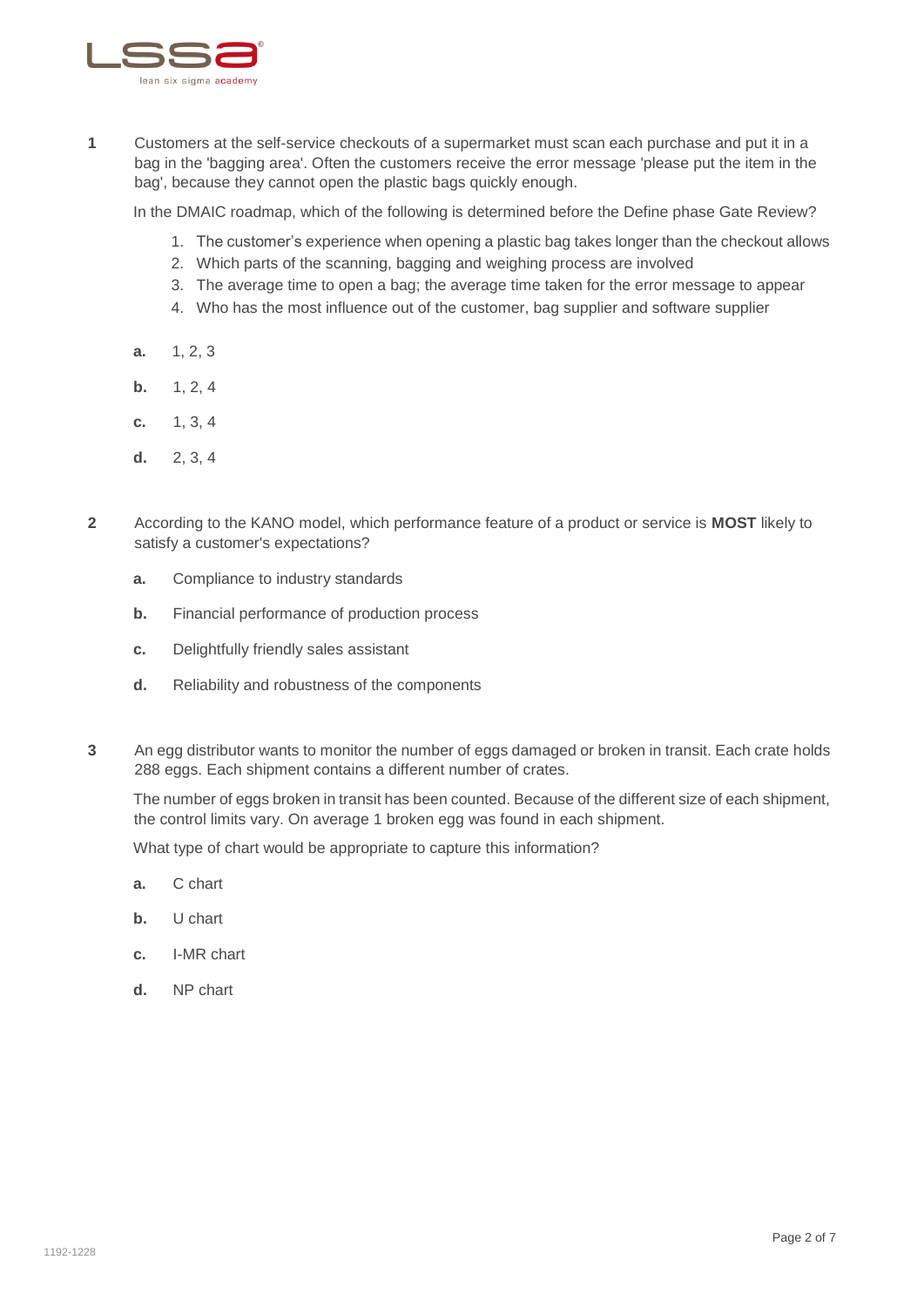

**4** After returning from a two-week vacation a manager reviewed the Xbar and R charts that were maintained during the manager's absence. One of the Xbar charts shows the last 50 points to be very near the centre line. In fact, they all seem to be within about one sigma of the centre line.

What is the **BEST** explanation for this occurrence?

- **a.** Somebody restored the original, wider control limit calculation
- **b.** The process standard deviation has decreased and the control limits were not recomputed
- **c.** There has been poor quality performance for quite some time
- **d.** It shows that the operators did a very good job keeping the process close to target
- **5** Which is **NOT** a perspective described by the Balanced Scorecard (BSC) to develop metrics, collect data and analyze it?
	- **a.** Individual and corporate self-improvement
	- **b.** Internal and external customer satisfaction
	- **c.** Expected return on investment
	- **d.** Commercial and market sensitivity
- **6** A production manager has asked a member of the production team to present a summary of the team's performance over the past three months.

The data presented was clear and concise, and delivered in a professional manner. However, the data showed the team's performance to be lower than expected, and that one member in particular had failed to meet several of the performance targets set.

Which response from the production manager would **NOT** be appropriate?

- **a.** Publicly compliment the presenter on their format, content and delivery
- **b.** Openly discuss and share errors in individual performance
- **c.** Explain the danger to the business of missing the performance targets
- **d.** Tell the team they're smart and capable, and that's why more is expected of them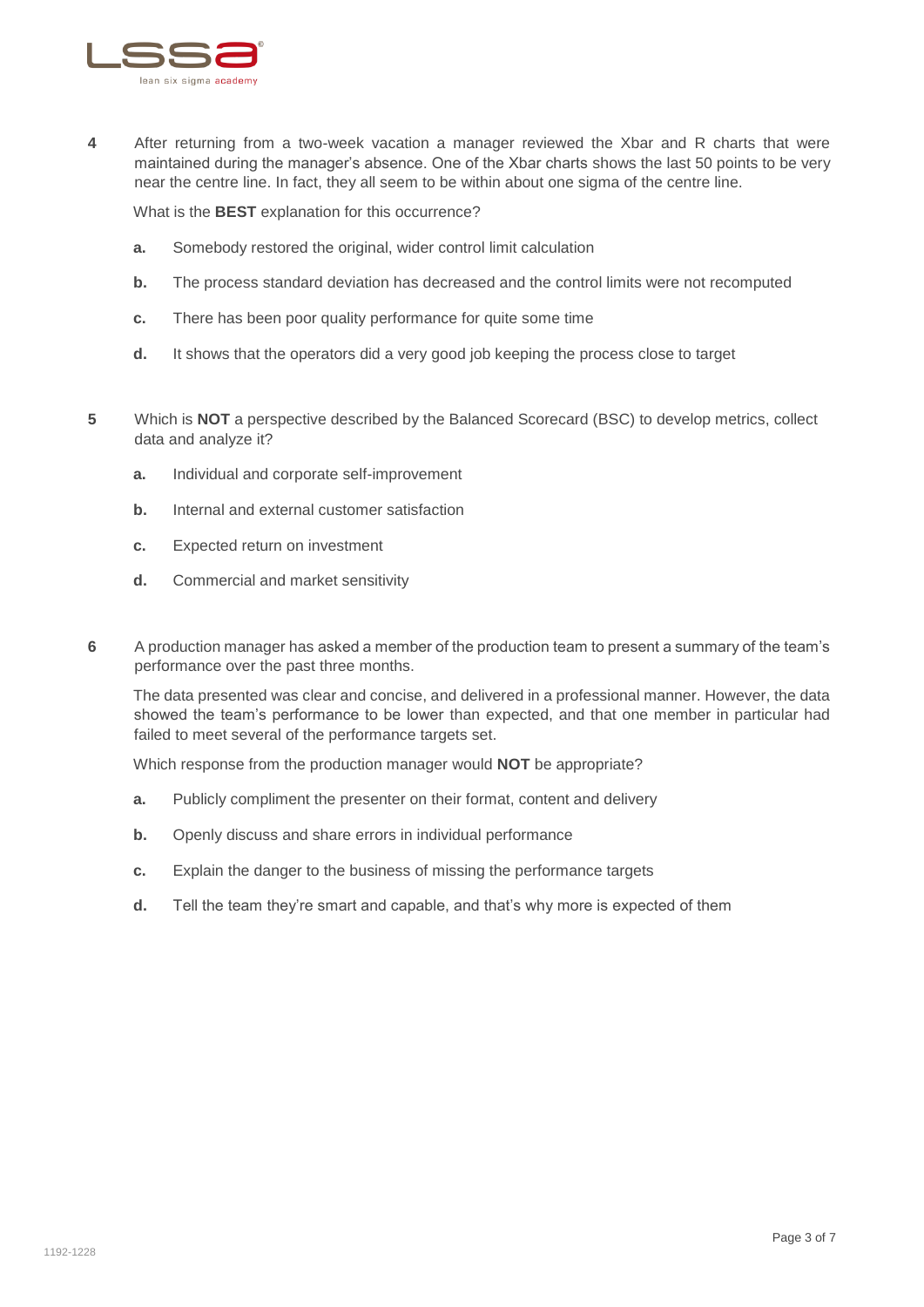

| <b>Step</b> | Scrap | Rework         | Out |
|-------------|-------|----------------|-----|
|             | 6     |                | 80  |
| Β           | 6     | 2              | 90  |
| С           | 5     | $\overline{2}$ | 75  |
| Total       | 17    | 8              | 245 |

**7** A process produces the following statistics:

What is the Rolled Throughput Yield (RTY) for this process?

- **a.** 74%
- **b.** 85%
- **c.** 92%
- **d.** 93%
- **8** A project team at a Pizzeria restaurant must create a current-state value stream map to improve their pizza-making process. The project leader has gathered a team that includes the wait staff, kitchen staff and management to ensure that everyone who is involved in the process is represented. The team create a high-level map of the process by gathering information about each step, including activities, cycle times, defects and inventory; some of which are given in the table below.

The scope of the pizza-making process value stream is from the time the customer places an order to the time that the pizza is delivered to the customer's table (in minutes).

|                           | Cycle Time | Value-added Cycle Time |
|---------------------------|------------|------------------------|
| Wait staff take order     | 2.00       | 0.50                   |
| Walk order to kitchen     | 2.00       | 0.00                   |
| Make dough, add sauce     | 1.25       | 1.00                   |
| Pass base to topping area | 2.00       | 0.00                   |
| Add cheese and toppings   | 0.75       | 0.50                   |
| Move to oven              | 4.00       | 1.50                   |
| Cook pizza                | 6.00       | 6.00                   |
| Deliver to table          | 2.00       | 0.50                   |
| <b>Totals</b>             | 20.00      | 10.00                  |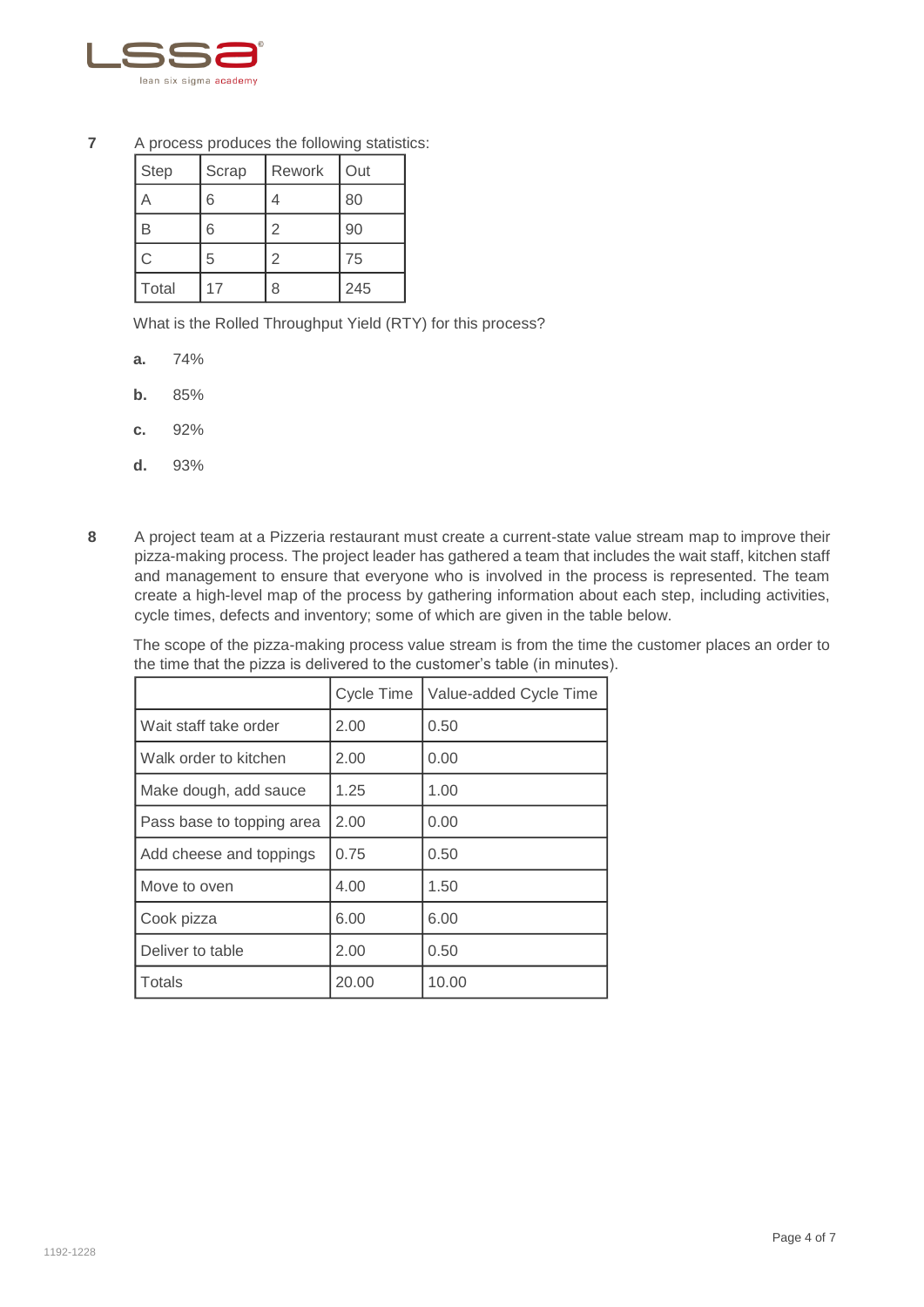

Which action would reduce the Cycle Time?

- **a.** Introduce an electronic flow of information between wait staff and kitchen
- **b.** Install a conveyor pizza oven to create a first in, first out (FIFO) lane
- **c.** Create a supermarket supply of ready-made pizza bases
- **d.** Implement a Kanban system to ensure the right number of pizza bases are created
- **9** The Pareto chart below shows the paint defects from an automotive assembly plant: **Paint Defect Frequency**



The assembly plant manager has decided that there is no question as to which problem needs to be addressed first, the 'Dirt' defect.

Is the assembly plant manager correct in this conclusion?

- **a.** No, because cumulatively 'Color' represents the highest percentage of all defects
- **b.** No, because 80% of the defects should be resolved by fixing 20% of the problems
- **c.** Yes, because cumulatively 'Dirt' represents the lowest percentage
- **d.** Yes, because 'Dirt' is the most frequently occurring reason for defects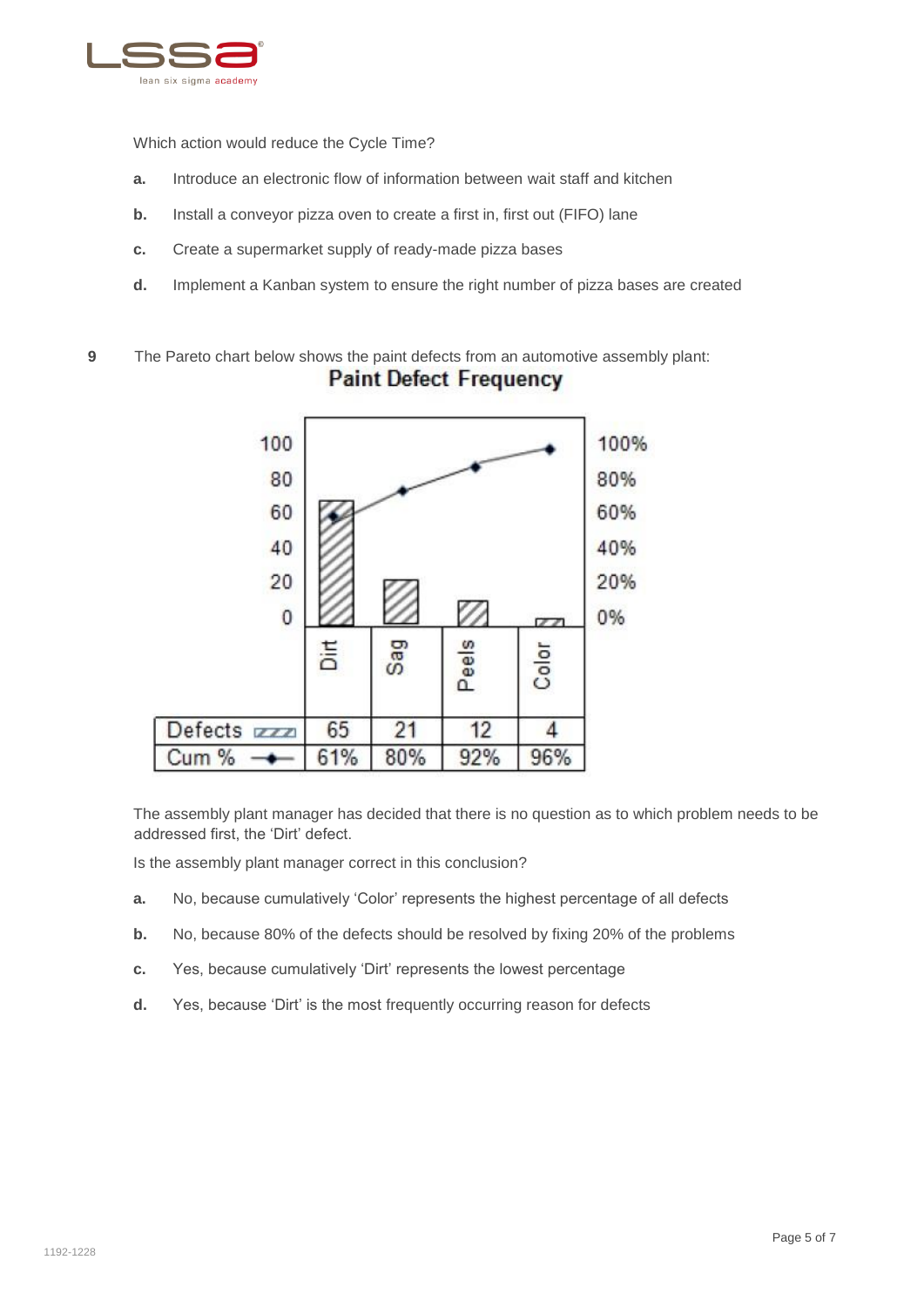

**10** The manager of a coffee shop has created a list of customer requirements by listening to complaints, handing out surveys, holding focus groups and conducting interviews. One common need was Good Customer Satisfaction. In order to understand what it is that fulfils this need, the coffee shop manager has created a Critical to Quality (CTQ) Tree:

| Need                                 | Quality<br><b>Driver</b> | Critical to Quality (Ext)                                             |
|--------------------------------------|--------------------------|-----------------------------------------------------------------------|
| <b>Good Customer</b><br>Satisfaction | Price                    | -Range £2.00-£3.50                                                    |
|                                      | Coffee on<br>offer       | -Range offering choice-Tasty coffee-Fresh, no older than<br>5 minutes |
|                                      | Staff                    | -Good pleasant staff-Prompt service < 5 minutes                       |
|                                      | Surroundings             | -Pleasant ambience-Clean and hygienic                                 |

Is this an appropriate translation of the Voice of the Customer (VOC) into Critical to Quality (CTQ) metrics?

- **a.** No, because the price should be a single fee rather than a range
- **b.** No, because 'pleasant' and 'tasty' are subjective and need further definition
- **c.** Yes, because the quality drivers cover a wide range of factors
- **d.** Yes, because this diagram should identify the factors of influence

Thank you for taking this exam.